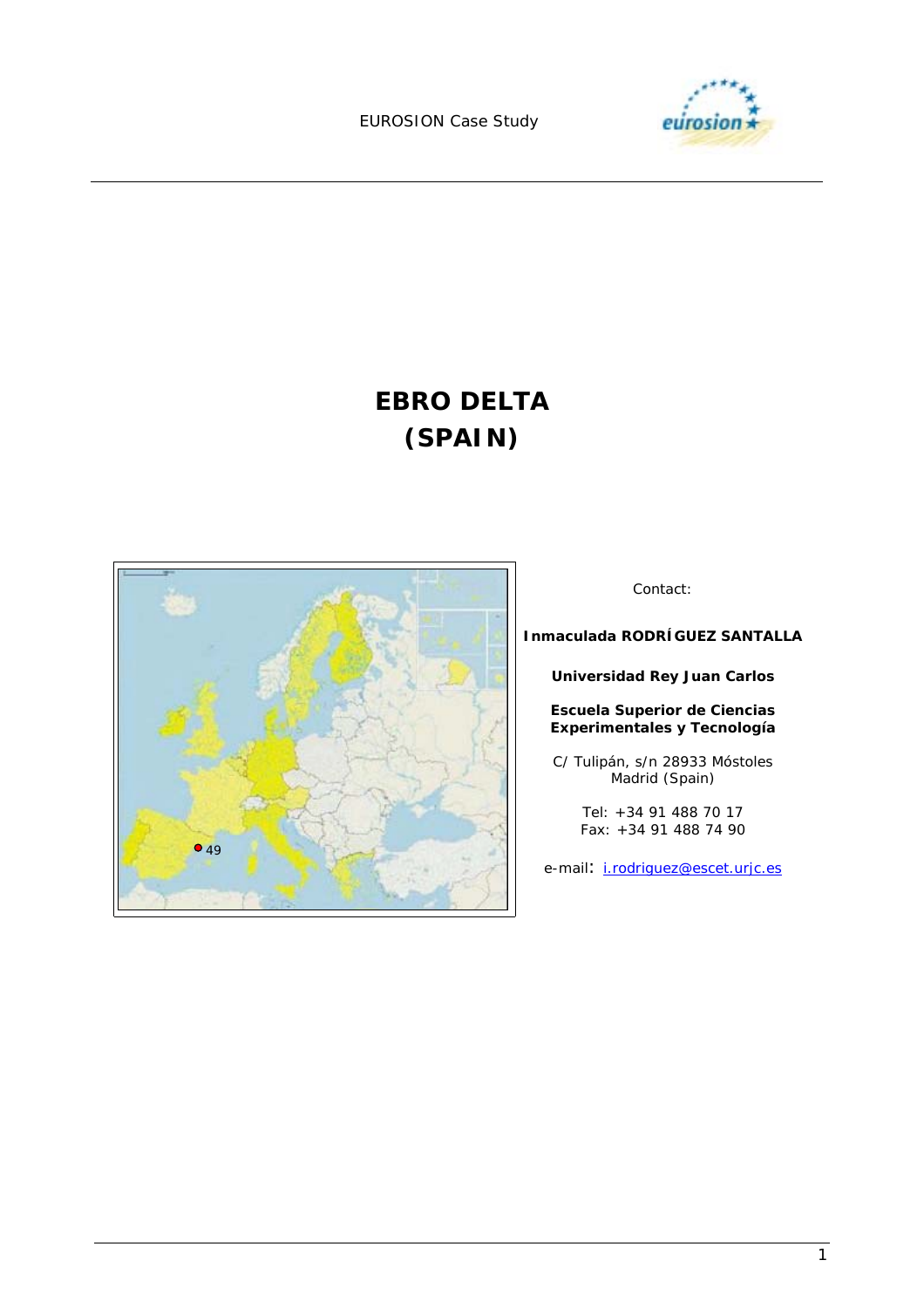

# **1. GENERAL DESCRIPTION OF THE AREA**

The delta of the River Ebro (see Figure 1) is on the north-eastern coast of Spain, in the province of Tarragona, in the Autonomous Community of Catalonia. It is the main coastal delta on the Iberian peninsula and one of the largest in the Mediterranean.

# **1.1. Physical process level**

## **1.1.1 Classification**

- $\triangleright$  General: delta plain, long strands with dune fields
- > CORINE: beaches
- > Coastal guide: delta, dunes

The Ebro delta was once considered a micro-tidal delta dominated by the river regime and wave action (Galloway, 1975). Owing to the loss in intensity of the influence of the River Ebro, the role of the waves has increased and its development and morphology are now dominated largely by wave action.

# **1.1.2 Geology**

The Holocene delta of the River Ebro has a coastal length of approximately 50km. It is basically a plain, not exceeding a height of 4 or 5m above sea level, with an emerged surface extending over approximately 325km<sup>2</sup> (Rodríguez, 1999), while the submerged surface (prodelta) extends over approximately  $2.172 \text{km}^2$  (Serra, 1997). Geological mapping of the delta shows that the delta plain is occupied by quaternary Holocene sediments, deposited on a gravel base, largely made up of coarse and medium sand, muddy clays and mud, and with an upper layer of medium and fine sand. Together it forms crevasse, natural levee, dune and marsh structures (ITGE, 1996). The subsidence of the area is estimated at 0.20cm/yr (ITGE, 1996).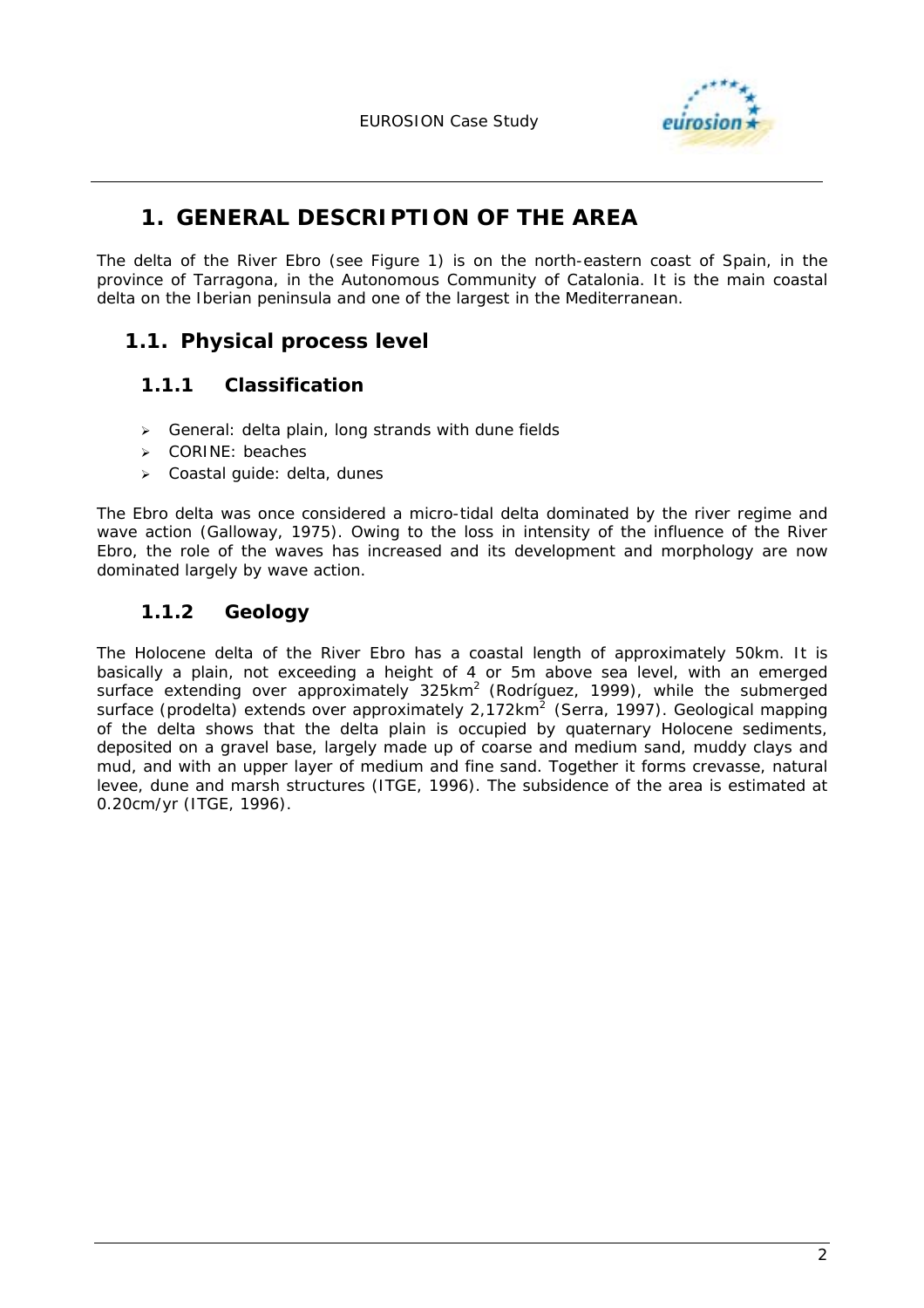





*Fig. 1: Location map of the Ebro Delta (satellite image).* 

The average grain size of the sediment on the shoreline is around 250µm, showing variations along the coast depending on the energy of the incident swell and, therefore, the intensity of sediment transport. This sandy shore extends to a depth of 12-15m, below which very fine sediments appear around almost all the coastline (Sánchez-Arcilla *et al.*, 1997).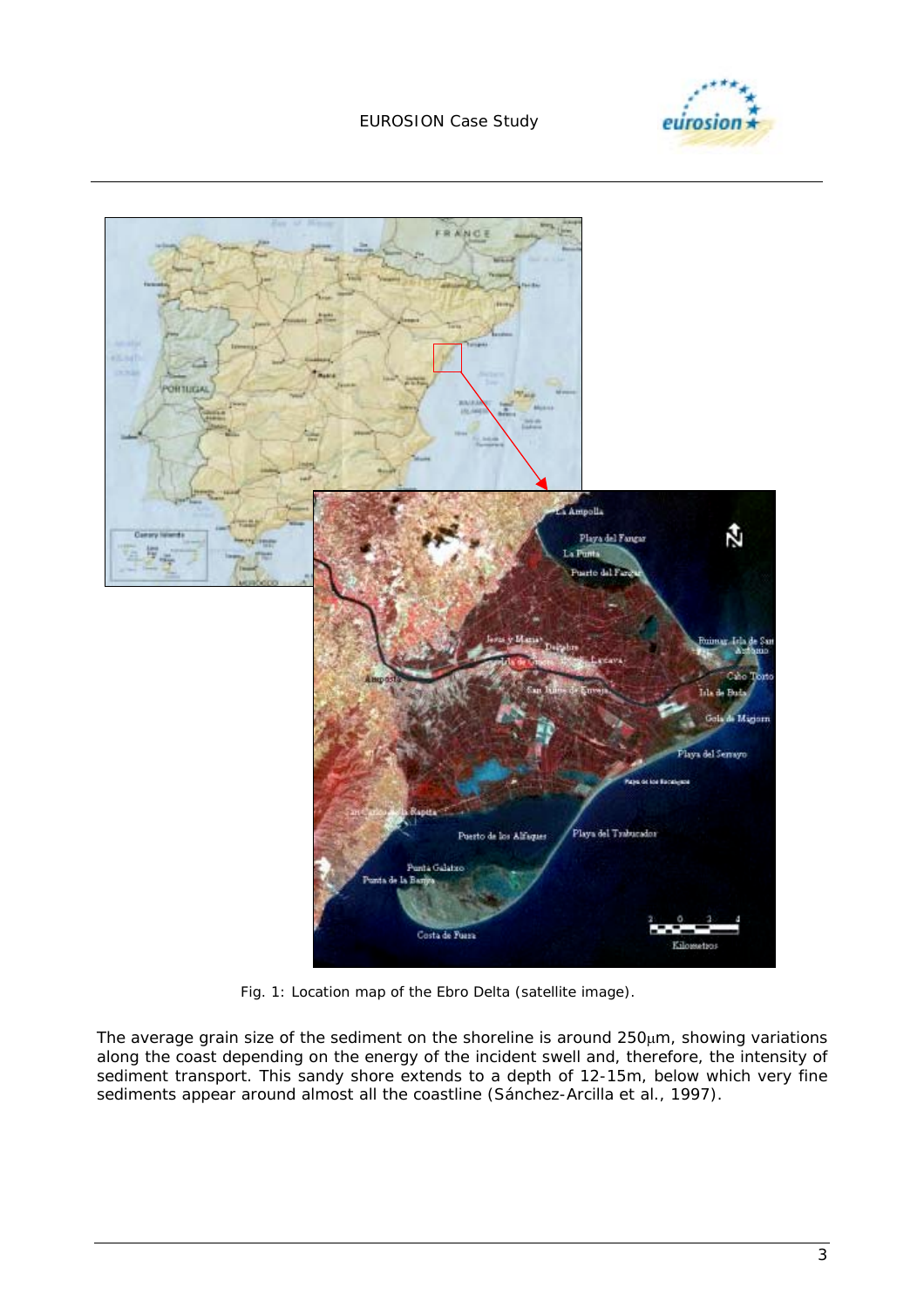

#### **Historical development of the Ebro delta**

In Roman times, the coast went in as far as Tortosa and in the  $12<sup>th</sup>$  century it was situated near Amposta. In the 15<sup>th</sup> century, it extended over 130km<sup>2</sup> and towards the beginning of the 16<sup>th</sup> century this coastal area behaved like an estuary and the shoreline was situated approximately at the level of Amposta. Between the beginning of the  $16<sup>th</sup>$  century and the  $m$ iddle of the 17<sup>th</sup> century there was great deforestation caused by the need for ships following the discovery of America, which caused an expansion of the delta, as it facilitated erosion, generating a great progression of sediments (a figure of some 10m a year). In general, the increase in deposits in the area depended on the general coverage and on the prevailing climate in the area (Maldonado, 1972, 1986).

The historic mouth of the River Ebro is situated on the eastern side of the pro-delta, but it changed because of a great flood which happened in October 1937, moving it to the north and beginning the opening of the current "Gola Nord" (Northern Mouth). By the end of the 50s, only this one was active and this situation continues until today. As well as this phenomenon, the construction of the Mequinenza and Ribarroja dams in the 60s conditioned the current development of the delta front, which suffers continuous erosion without compensation from river deposits.



*Fig. 2: Historical evolution of the Ebro Delta shoreline (Source: Ebro Delta Natural Park - drawn by A. Canicio).* 

### **1.1.3 Morphology of the coast**

The coastal morphology of the Ebro Delta (Figure 1) is made up of a delta front, in which the current mouth of the River Ebro is situated, and two spits that partially close two adjacent lagoons: El Fangar, situated to the NW and Los Alfaques, to the SW. The second spit is joined to the rest of the delta by the Trabucador bar, which is approximately 250m wide and 6km long. The mouth shows a very flat profile with a low slope, which encourages the development of bars. The current appearance of the Ebro delta is the result of various processes acting directly on it (see Figures 3a & 3b).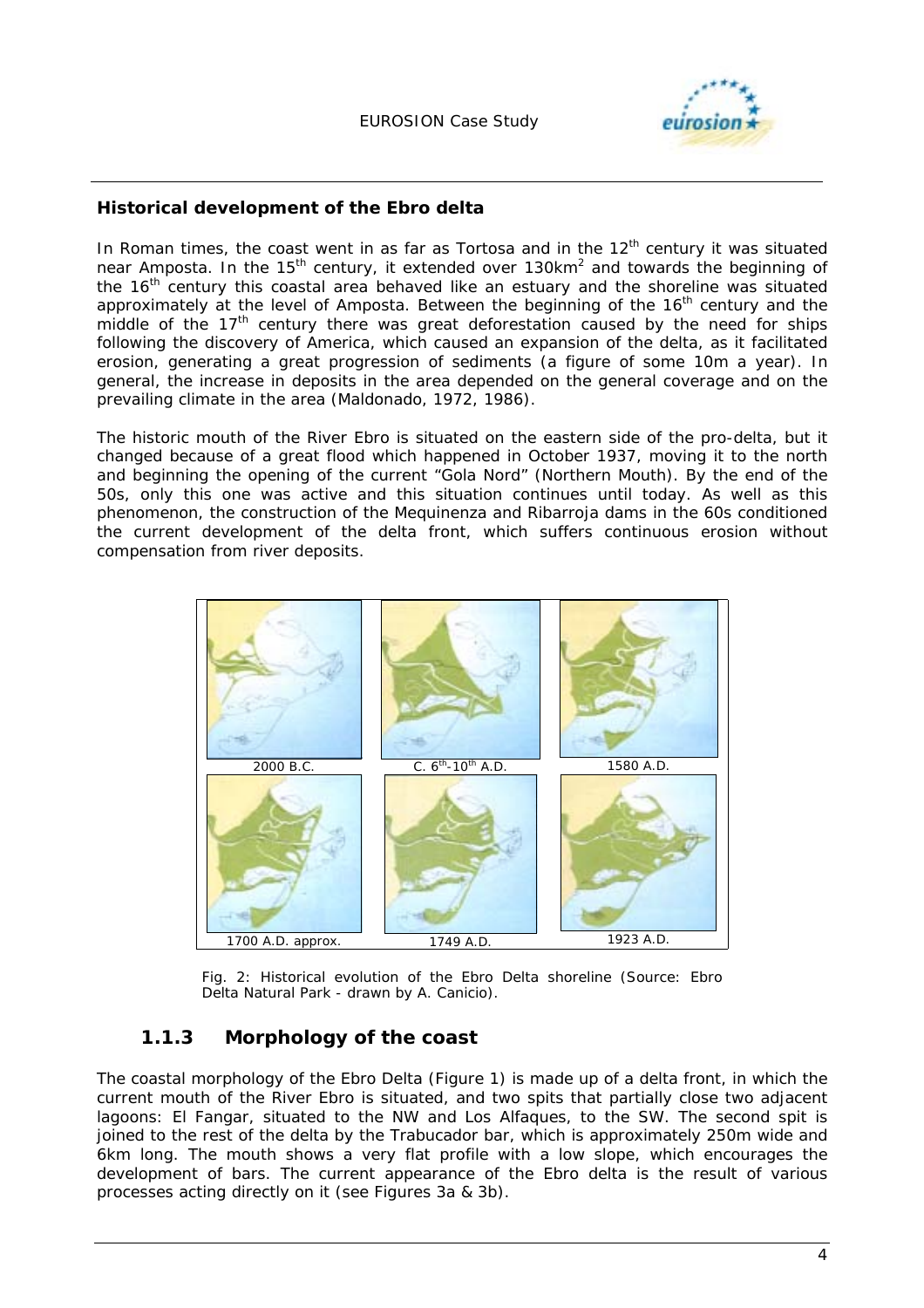

Firstly, the retention of solids by dams positioned along the course of the river and the increase in water consumption, basically for irrigation, and, secondly, the marine processes, which continuously reshape the delta and alter its configuration.



*Fig. 3a: Last stretch of the River Ebro. Fig. 3b: Actual mouth of the River Ebro.* 

#### **River network**

The last 28km of the River Ebro run through the delta plain, showing notably different characteristics to the ones it has upstream, where it has been considerably altered during the second half of the  $20<sup>th</sup>$  century. These changes are largely due to the construction and use of numerous dams throughout its basin, particularly those at Mequinenza and Ribarroja (Dolz *et al*., 1997) on the lower course of the River Ebro.

The River Ebro basin is 97% regulated (Varela *et al*., 1986) and it is estimated that nowadays it discharges less than 1% of what the river used to discharge at the beginning of the 20<sup>th</sup> century. If to this is added the effect of the dams and the fall in precipitation in the Ebro's drainage basin, as well as diversions of the course for irrigation, the result is a considerable decrease in the transport of sediments. Consequently, certain sections of the delta are receding (Rodríguez, 1999).

Secondly, the reduction in flow encourages the intrusion of a wedge of salt water that penetrates the river underneath the fresh water. This salt wedge alters the capacity to transport solids and reduces the depth of the layer of fresh water, making it more difficult for the delta's agricultural operations to use it.

Navigation on the river, present in these waters since ancient times, has now been discovered as an interesting tourists attraction (Dolz *et al.*, 1997).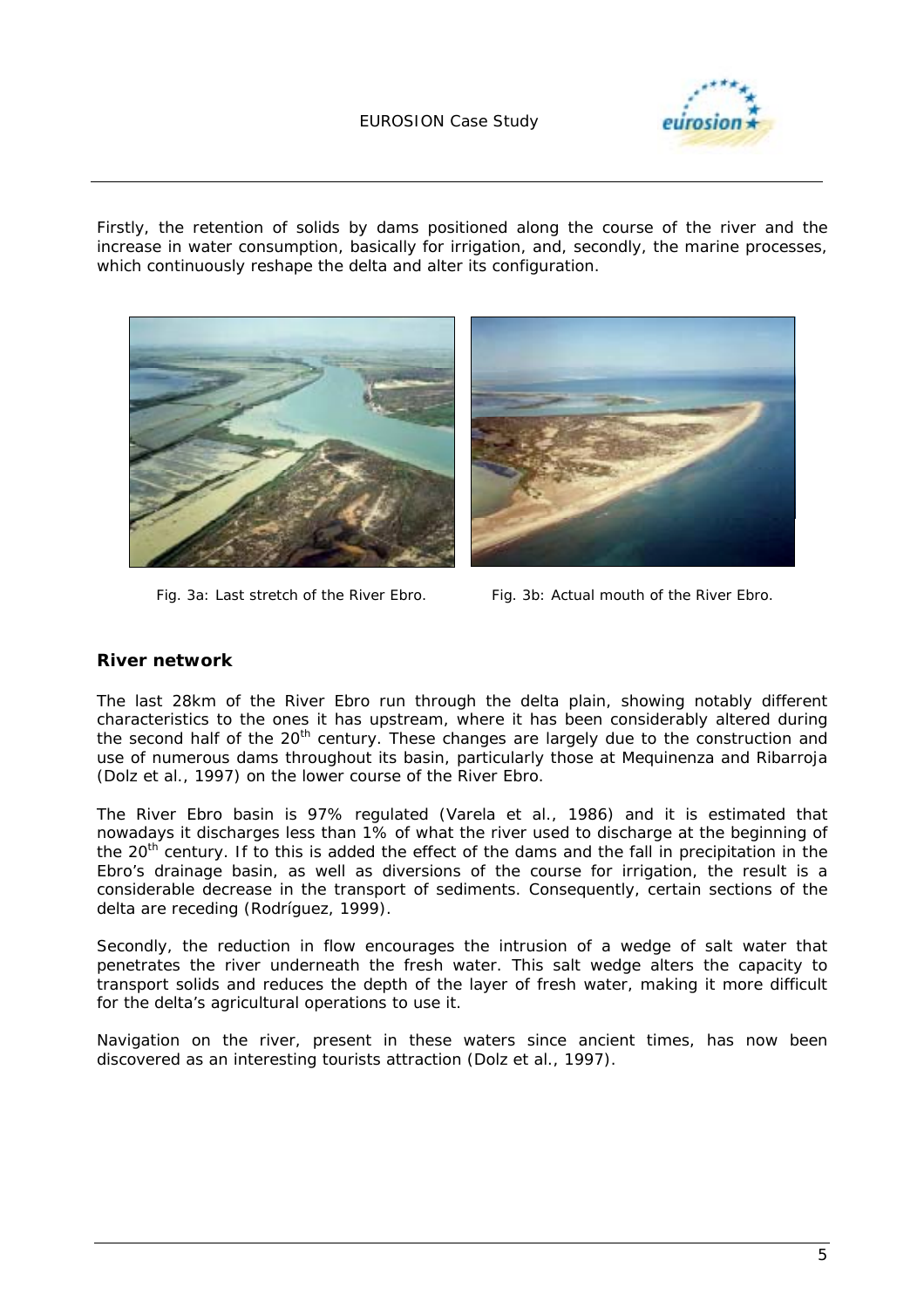

### **1.1.4 Physical processes**

#### **Maritime climate and coastal dynamics**

The environment is micro-tidal, with an astronomical tidal range of 25cm. It is worth pointing out the presence of meteorological tides, especially in the months from September to November, when they reach their greatest magnitude. The average annual significant wave height in deep water in the area is around 0.7m, with an average period of the order of 4s (Sánchez-Arcilla *et al.*, 1997).

The directions of origin of the swell are: north, acting on the northern hemi-delta; south acting on the southern hemi-delta; east acting on the entire delta. The latter produces the most significant transport of sediments, as it shows the largest waves with most energy generating movement towards the north in the northern hemi-delta and towards the south in the southern hemi-delta.

### **1.1.5 Erosion**

In general, erosion and progradation areas alternate on the Ebro delta coast. The longitudinal transport system along the coast is responsible for the distinctive configuration, with sedimentation and erosion effects. Currently, the developmental tendency of the delta is regressive, with variations of greater or lesser degree depending on the stretch. This is because wave action is eroding the beaches as it reaches the coast without replacement of the sediment removed.

On a large scale, the delta can be considered as forming a closed system where the rates of erosion and progradation cancel each other out. According to Rodríguez (1999), between 1957 and 1998 there was a slight increase in the delta surface of about 500ha (5 $km^2$  out of the 320km<sup>2</sup> of emerged surface currently recognised, approximately 1.5% of the total delta area), which may be considered as a redistribution of sediments following the patterns marked out by the system of currents in the area, together with the possible contribution of sediments by the river. The longitudinal transport system along the coast is responsible for the distinctive configuration with sedimentation and erosion effects, as explained in earlier sections.

There are various factors with a direct impact on the erosion process in the Ebro delta. Firstly, the reduction in river flow and therefore in the sediments that arrive at the mouth due, on one hand, to the regulation of the river by means of dams and, on the other, to the diversion of the water for irrigation and water supplies. This reduction in flow also causes the salt water wedge to penetrate further and further, affecting the river's power to transport solids. Secondly, the regulation of the river also weakens the flood regime, preventing the contribution of sediments to the delta plain compensating for the subsidence of the delta and the rise in sea level.

Recently the Spanish government has approved the National Hydrological Plan (Act 10/2001, 5 July) which includes various measure, among them, the transfer of water between river basins with the aim of mitigating shortages in various Spanish provinces. In the case of the Ebro, the transfer of 1,050hm<sup>3</sup>/year is proposed to different areas, together with the building of new dams in the Ebro basin. The NHP has an estimated cost of 23,500 million euros and is the subject of much criticism and civil protest, because these plans are seen as a new threat to the Ebro delta ecosystem.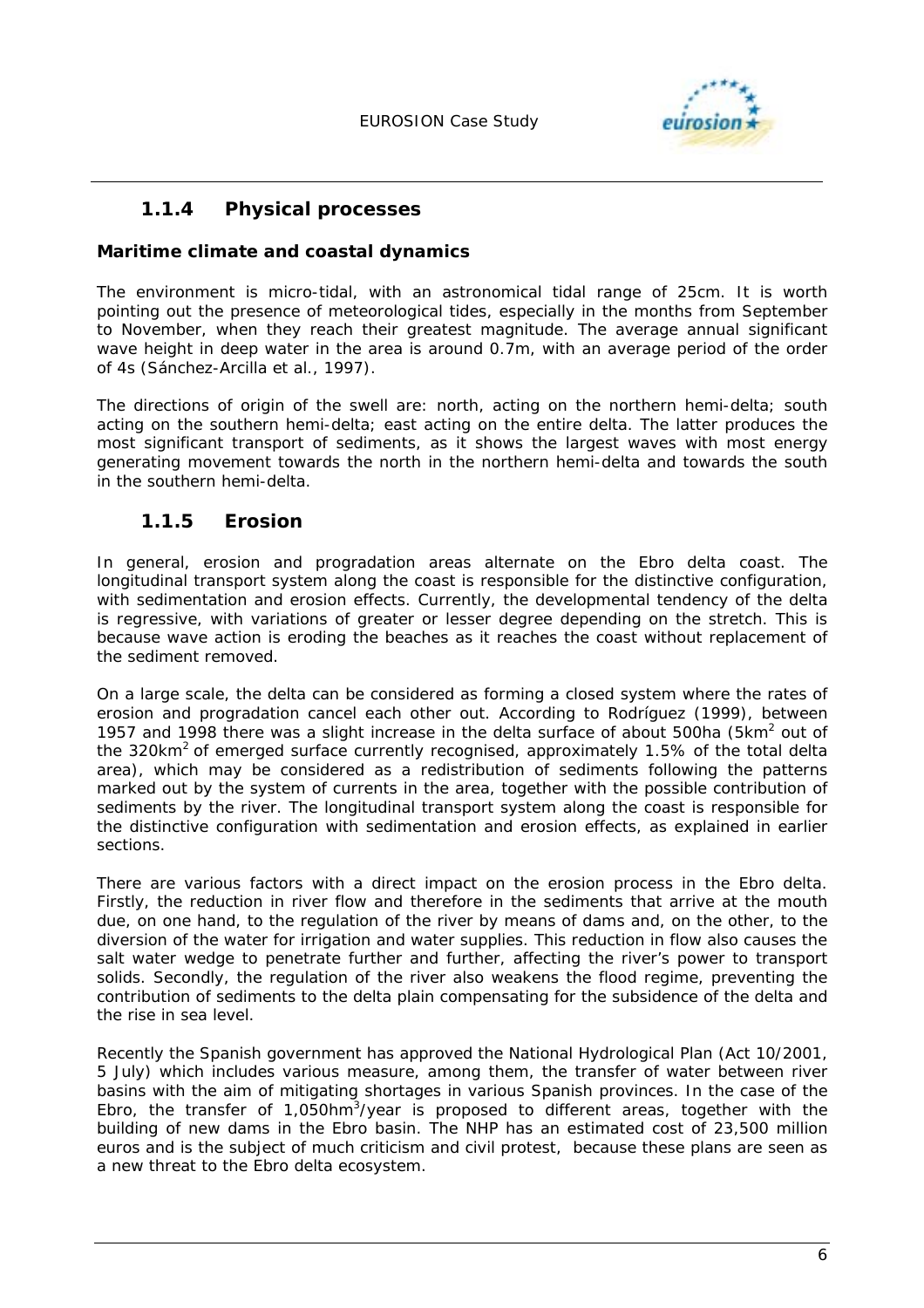

# **1.2. Socio-economic aspects**

# **1.2.1 Population rate**

Human occupation of the delta began quite late and was closely linked to the transformation of the wetland into rice fields aided by the construction of irrigation channels. Since 1860, there has been a rapid increase in population, which seems to have stopped in the 1990s. However, it can still be said that the Delta continues to be, in terms of population, one of the most dynamic areas in southern Catalonia.

Although the total population of the seven municipalities forming part of the delta was, in 1995, about 46,800 inhabitants, the population living in the delta itself is only about 15,000, basically concentrated in the municipalities of Deltebre and San Jaume, characterised by its great extension and dispersal. The density is about 120 inhab/km<sup>2</sup>, similar to the Catalan average and the highest in the so-called "Terres de l'Ebre" (Lands of the Ebro) (Environment Ministry, 2001).

## **1.2.2 Major functions of the coastal zone**

- ! **Fisheries and aquaculture***:* Fishing is a fundamental activity and it involves the ports of Sant Carles de la Rapita and L'Ampolla within the delta and the nearby parts of Les Cases d'Alcanar and L'Ametlla. It provides approximately 15% of Catalonia's annual production, with jobs for around 2,000 people. However, fishing in the coastal lagoons has recently reduced because of over-exploitation and the degradation of the lagoons.
- ! **Agriculture:** Agriculture is one of the great economic bases, with the clear predominance of rice - of the 24,554 hectares under cultivation, 15,215 hectares correspond to this crop, which represents 98% of the total production of this cereal in Catalonia. It is followed by vegetables and fruit trees. Agricultural co-operatives, especially the organisations of rice-growers, are very important. In spite of the fact that the agricultural transformation has involved a considerable reduction in the natural surface of the delta plain, the rice fields have an important ecological component. They provide a large area of water during a large part of the year, creating a great source of food for birds that temporarily or permanently populate part of the delta. Livestock farming has been reduced to a small scale activity faced with the great weight of agriculture.
- > **Industry**: little developed, with only that based on agriculture and salt extraction (Trinidad salt pans in Los Alfaques) worth mentioning.
- ! **Hunting***:* this is another firmly rooted activity in the delta, which is now a leisure activity with deep sociological roots. This activity also brings financial income for the local population to supplement the agricultural activity, as private reserves charge for shooting rights. Hunting has been structured in zones and organised in different legal forms involving guaranteed conservation of the delta's birds, and sustainable hunting practices.
- ! **Tourism and recreation:** this is a relatively recent activity in the delta, as previous attempts to develop this sector failed because of the lack of infrastructure and services, the presence of insects and various other factors. That changed in the 1980s, with the declaration of the Ebro Delta Natural Park, which involved publicity about the area's natural, landscape and traditional values. The result has been a tourist offer based on the eco-tourism model that presents the Delta as an exceptional site.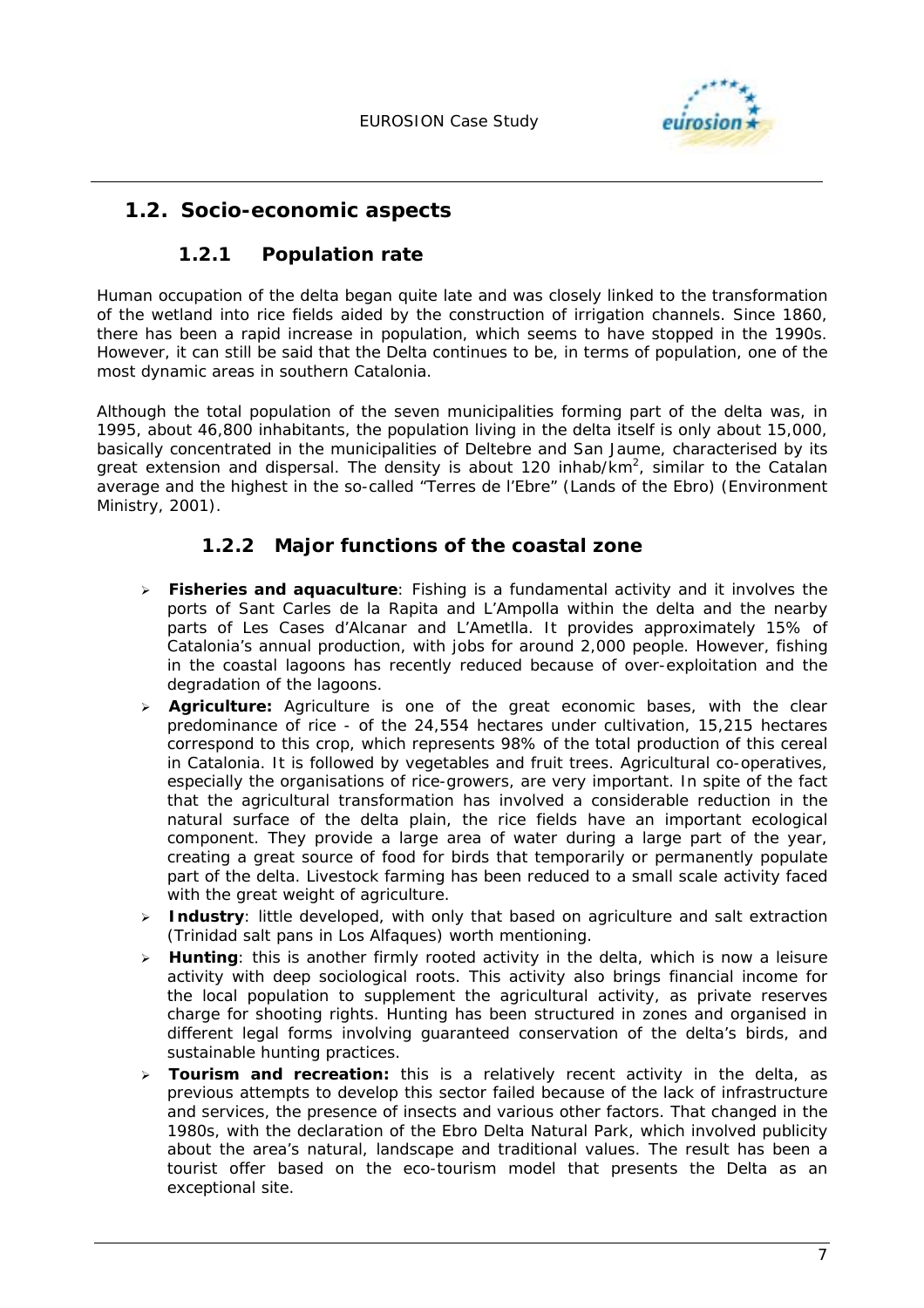



*Fig. 4: Development of visitors to the Ebro Delta 1992-2001 (Source: Natural Park Report nº 19).* 

! **Ports and ships:** there are two ports within the delta (Sant Carles de la Ràpita and l'Ampolla) and two ports nearby (Les Cases d'Alcanar and l'Ametlla). The main use of these ports is as fishing ports and recreational marinas.

### **1.2.3 Land use**

The Ebro delta has isolated beaches with golden sands and peaceful bathing conditions with moderate waves. However, the degree of occupation of these beaches is average to low because their accessibility is limited, with a vehicle needed in order to reach them. In addition, most of them lack beach services (showers, bins, toilets, signs, parking etc.).

Riumar beach is the only beach of a semi-urban nature. It has a promenade, parking and all beach services.

The delta plain is occupied largely by rice fields. As well as rice, there are other irrigated crops, which are basically on plots near to the course of the river, and citrus fruit plantations in the interior of the island of Gracia. The occupation of all the Los Alfaques spit by the Trinidad salt pans is worth mentioning.

## **1.2.4 Assessment of capital at risk**

Information is unavailable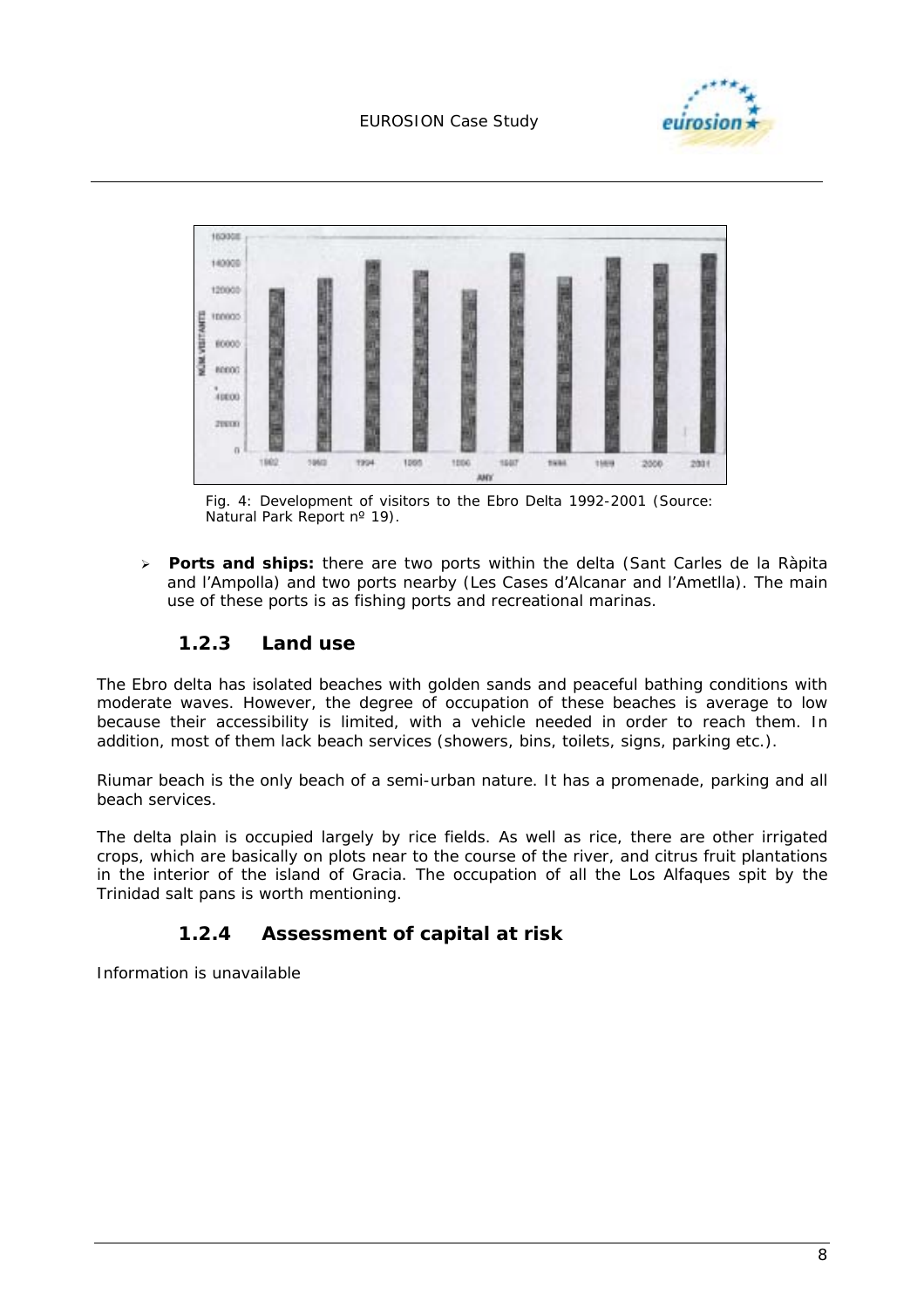

# **2. PROBLEM DESCRIPTION**

# **2.1. Eroding sites**

The morphological configuration of the Ebro Delta leads to the existence of areas that behave differently in terms of coastal dynamics. There are beaches with a marked erosional nature and beaches whose tendency is accretion. The longitudinal transport system along the coast is responsible for the distinctive configuration, with sedimentation and erosion effects.

### **Northern Hemi-delta**

This is made up almost completely of sand, which forms the beaches and dunes that run along the coastal fringe of the Fangar spit and the beaches of La Marquesa and Pal (see aerial view in Figure 5).

#### **Fangar spit**

The Fangar spit extends south-east from the Fangar lighthouse with an area which oscillates between 180,000m<sup>2</sup> and 225,000m<sup>2</sup>. Its length various between 1,800 and 2,000m and it is between 175 and 350m wide depending on the prevailing climatology. It has a landscape of dunes practically all along the outside of the spit (Figure 6), which represents the most extensive formation in the whole delta and which currently is the only functioning dune area.

At times of meteorological tide, the dunes are wiped out by wave action, depositing the sand inside the Port of Fangar. They are later being formed again by wind processes.



*Fig. 5: Northern Hemi-delta (Source: Aeroguía del litoral - geoplaneta.com).*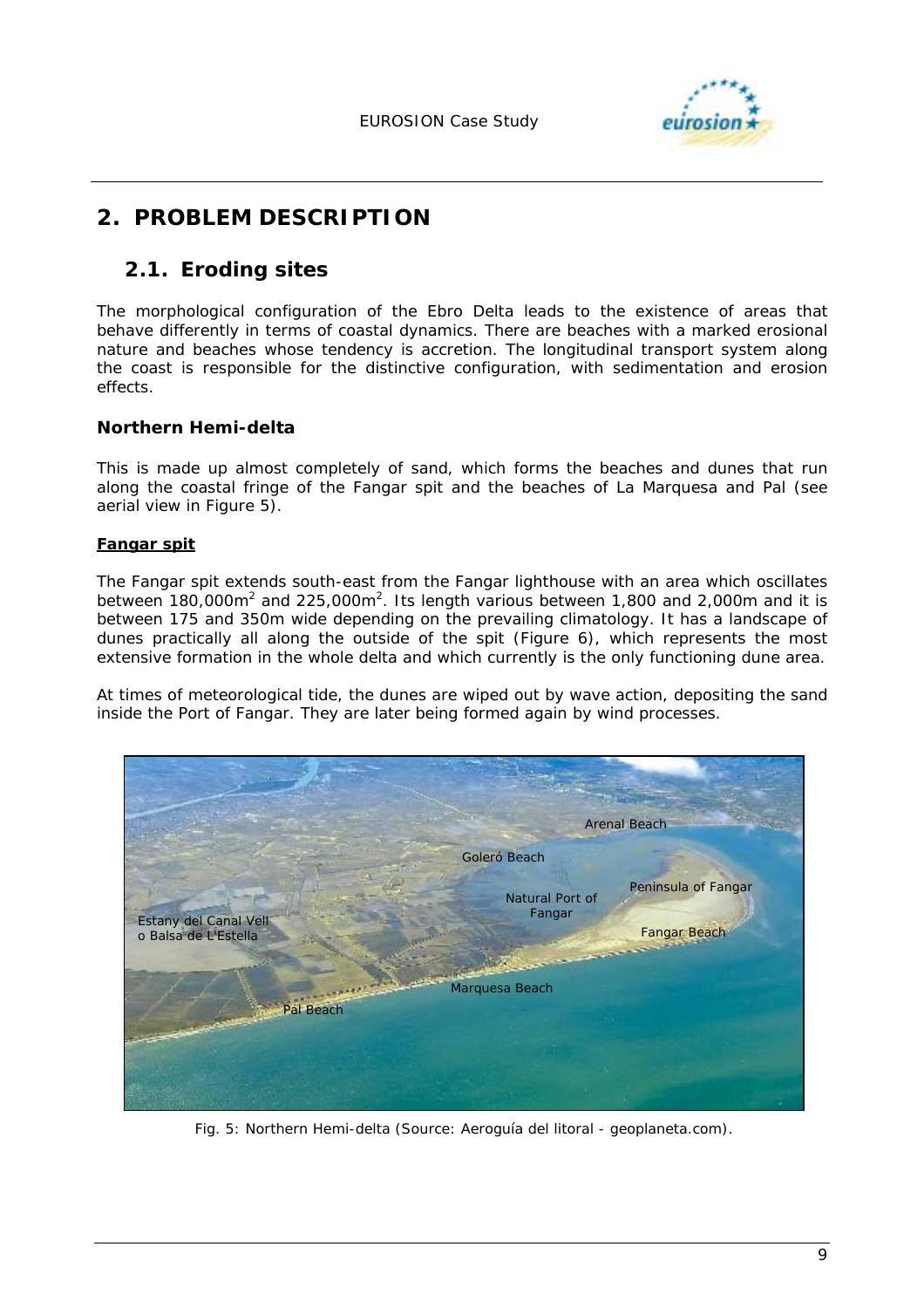



*Fig. 6: Dune field – Fangar Sand Spit (August 2002).* 

In studies carried out in the area (University of Barcelona, 1997) the importance of wind transport was noted when making an overall evaluation of the marine dynamics, with average wind transport potential quantified at an average of 40m<sup>3</sup>/m/yr and occasionally greater during extreme events. Considering that the width of the current dune area is 250m, wind transport contributes to the sedimentary dynamic of the whole coast of the northern hemi-delta with a volume of 10,000m<sup>3</sup>/yr towards the SE.

In a recent study of the development of the spit between 1957 and 2000, commissioned by the Environment Ministry (2001), it is estimated that the growth of the point of the spit over these 43 years has been 1,280m and the rate of growth in the last decade has been 33m/yr. The increase in surface area is measured at somewhat more than 180ha, which means an increase of more than 4 hectares per year (Figure 7). In the same study, the speed of growth of El Goleró beach, just opposite the point of the sand spit was estimated, obtaining a result of 2m/yr. These figures allow for an estimated possible closure of the bay, if the hydrodynamic conditions governing the system allow it, in about 35 years.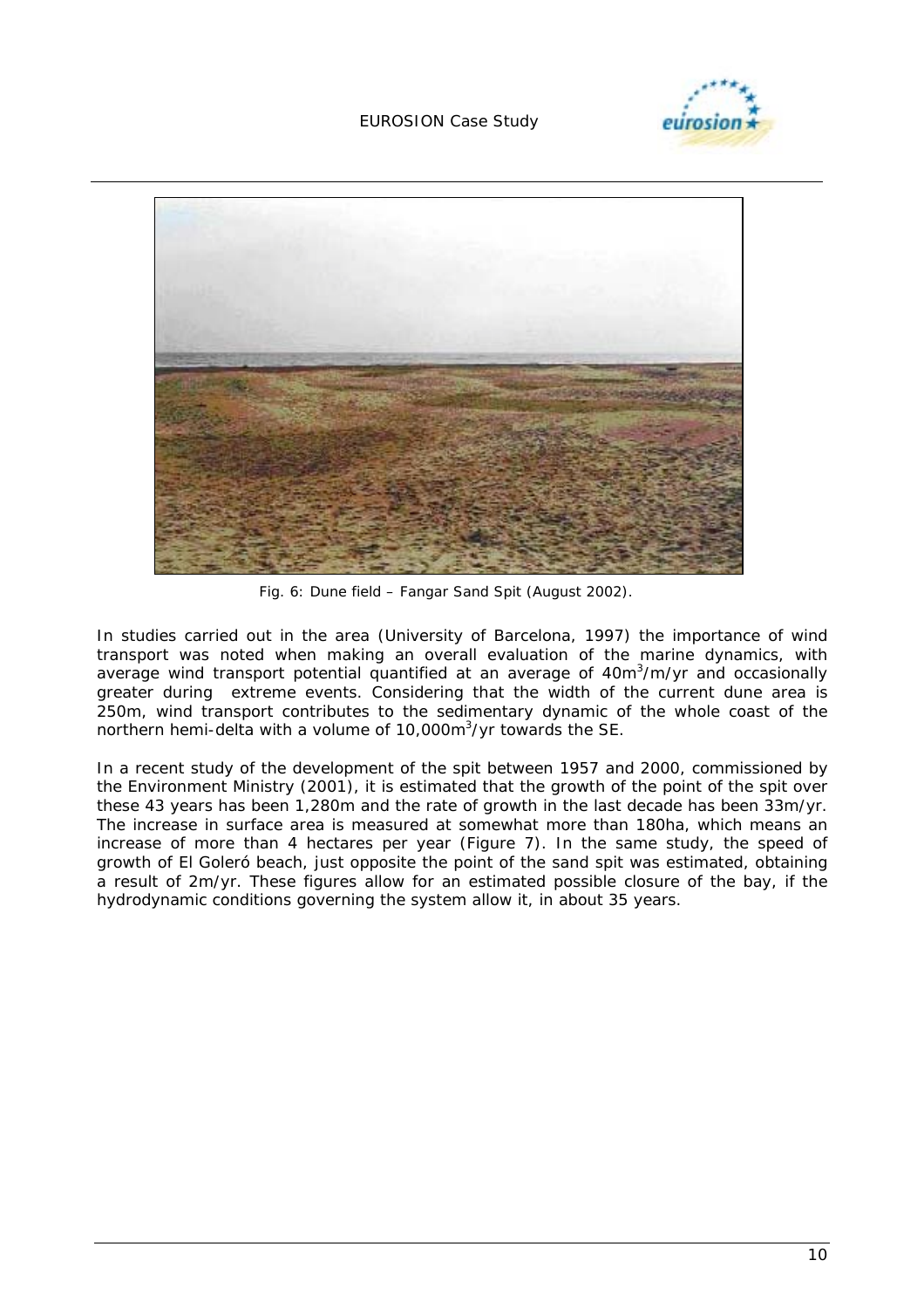



*Fig. 7: Variation in the coastline of the Northern Hemi-delta (Env. Minist. 2001)* 

#### **La Marquesa and Pal beaches**

The dune cordon continues towards the SE from the Fangar bar along La Marquesa beach until Gola de Pal, interrupted by various structures (a road, a breakwater and a restaurant). Plans haven been made that involve eliminating these barriers and regenerating the dune system,which is currently in a very poor state. This is largely due to the human activity, involving the indiscriminate entry and parking of vehicles among the dunes. La Marquesa and Pal beaches show considerable regression in the coastline (Figure 7), which has been quantified at 200m and 245m respectively in the last 40 years, with a reduction in their area of 116 hectares, which is equivalent to almost 3ha/yr (Environment Ministry, 2001).

#### **River mouth**

At the river mouth the processes of progradation and regression of the delta front happen much faster than on the rest of the delta coast due to higher wave energy in this area (see aerial view in Figure 8).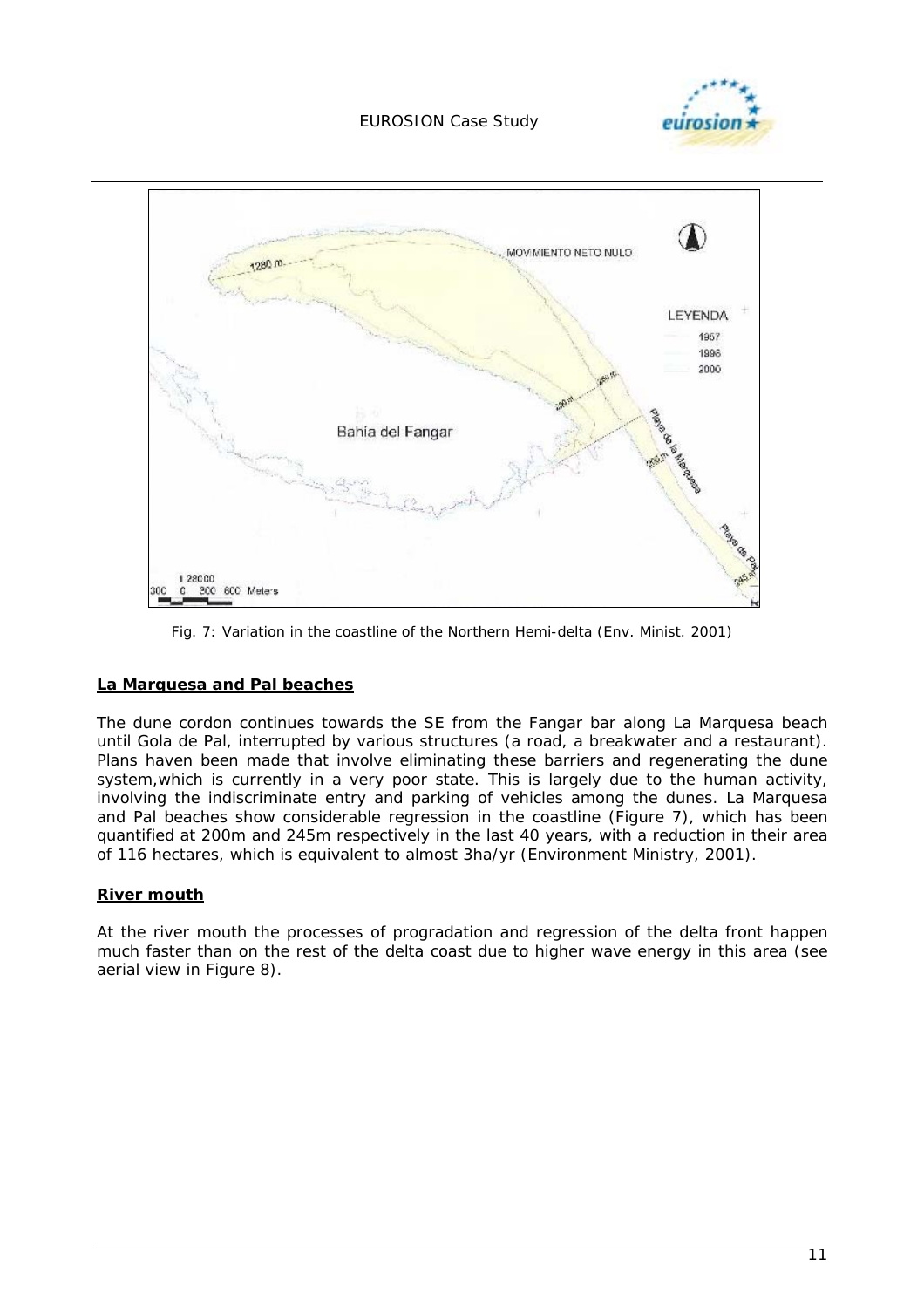



*Fig. 8: Mouth of the River Ebro (Source: Aeroguía del litoral - geoplaneta.com).* 

In terms of physical geography, the outstanding feature is the growth of spit at the point of the mouth (San Antonio spit), which is progressively moving towards the west because of the predominant direction of the currents in this part of the delta. Due to storms the spit can disappear, being formed again afterwards (Jiménez et al, 1995).

Cape Tortosa is the area that has suffered most erosion in recent years because it is the area of the delta that absorbs most wave energy (Serra, 1997). It is estimated that the linear regression has been close to 1,600m in 40 years (Figure 9), which corresponds to a velocity of 39m/yr (Rodríguez, 1996, 1999). The maximum was reached between the 1950s and 1970s, gradually diminishing in subsequent periods. In the period 1994-1998 regression was close to zero , giving rise to the idea that the delta is reaching a more stable configuration (Rodríguez, 1996, 1999).

As a result of these erosion processes, there has been an accumulation of sand in the form of spits, configuring the current morphology of the river mouth.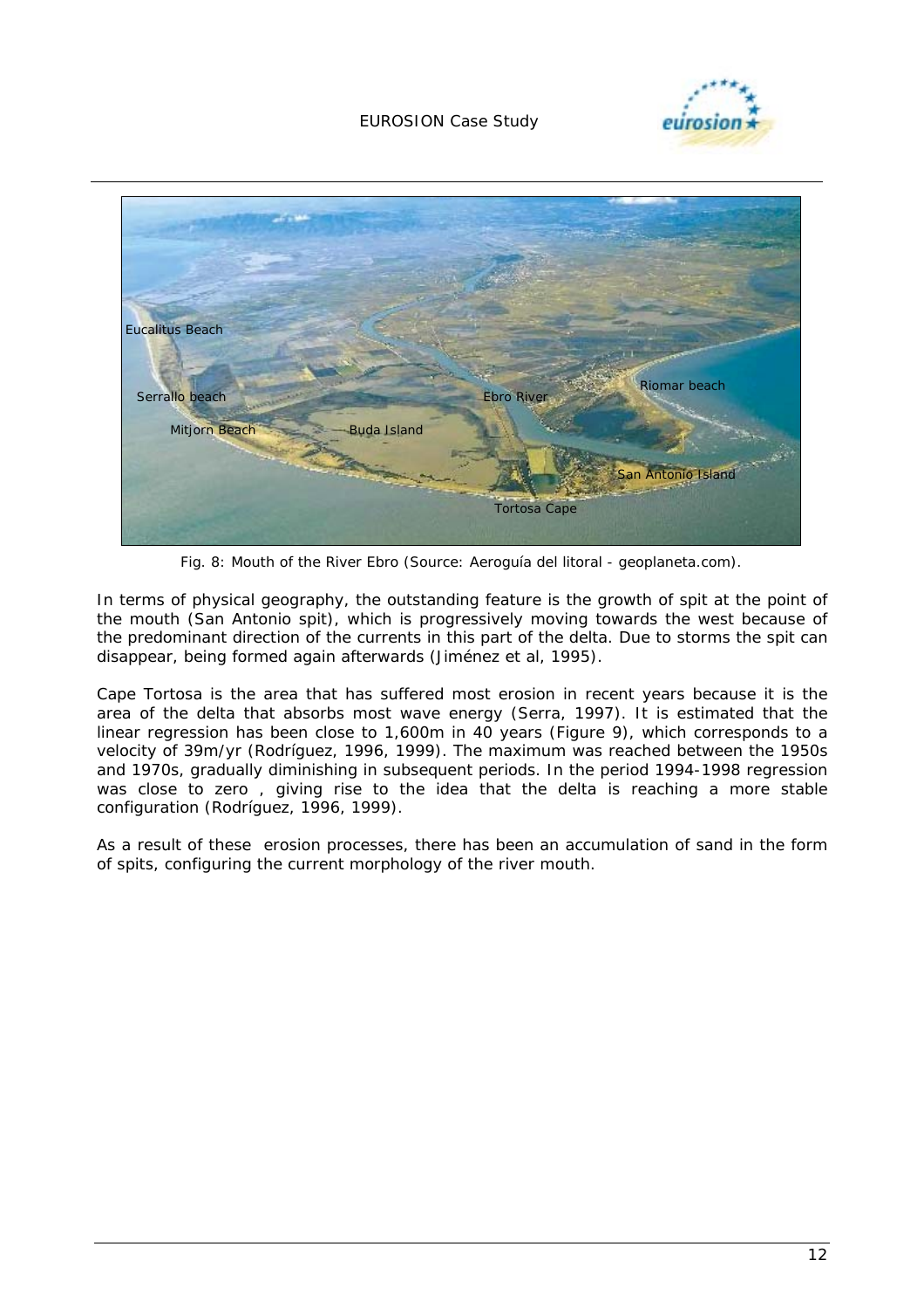



*Fig. 9: Shoreline retreatment of the river mouth (Rodríguez, 1999).* 

### **Southern Hemi-delta**

The southern hemi-delta, situated on the south side of the river mouth, is favoured by net sedimentation as a result of coastal transport processes (see aerial view in Figure 10).

#### **Los Eucaliptus beach**

The developmental tendency of this beach is slightly towards progradation, showing an advance in the coastline of approximately 300m from 1957 to 1998 (Rodríguez, 1999). See Figure 11.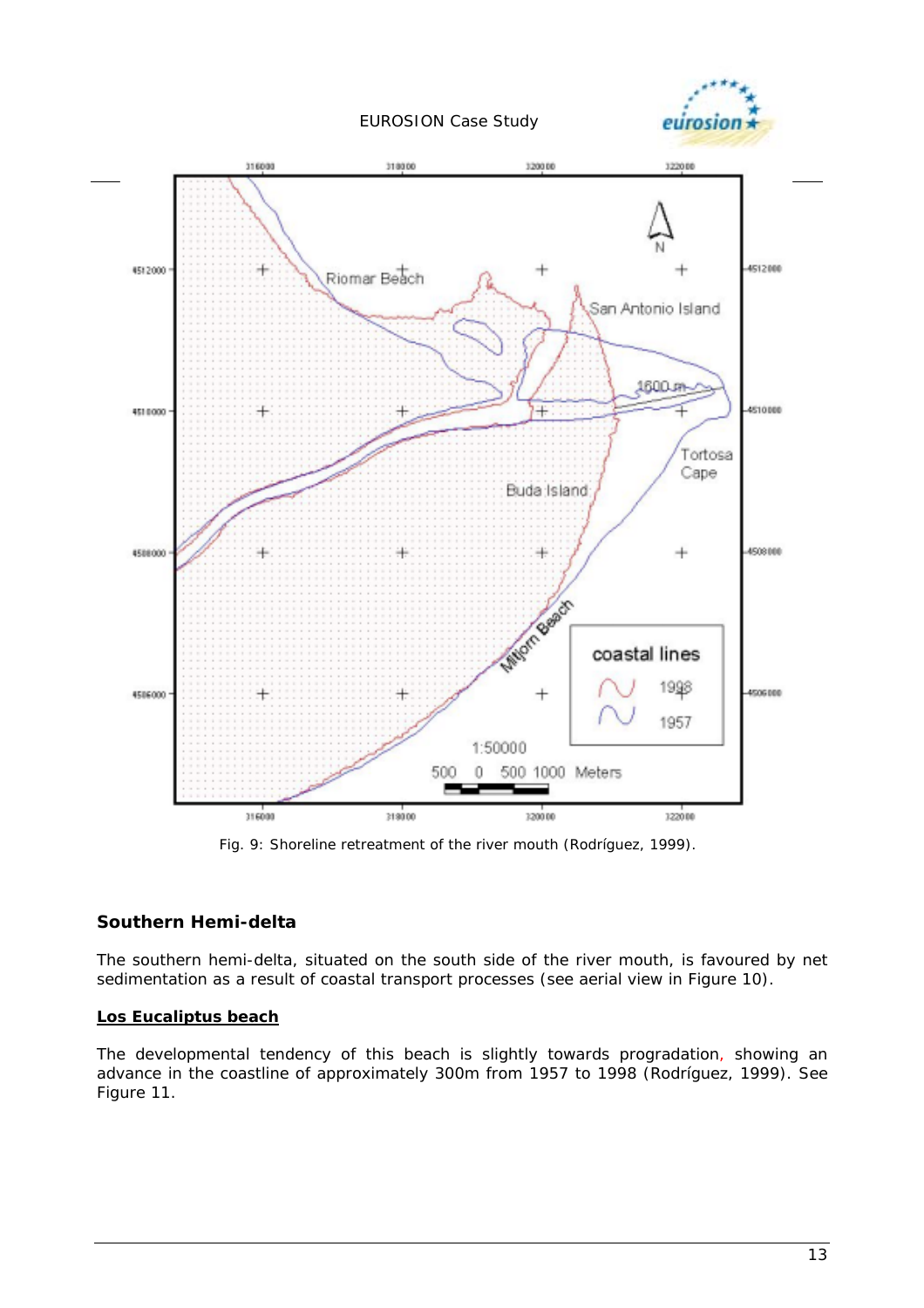



*Fig. 10: Southern Hemi-delta (Source: Aeroguía del litoral – geoplaneta.com).* 

#### **Trabucador spit**

The Trabucador Bar is a narrow, sandy, rectangular formation about 250m wide and 6km long. It was formed due to the mutual annexation of sand bars with material from the erosion of the delta front, transported by the effects of longshore drift. At certain times and under heavy storm conditions the bar is overwashed (at times it has even been broken) introducing sediments inside the bay, which causes the spit to migrate towards the coast.

Rodríguez (1999) estimates that the bar has turned almost 3° towards land and its width has slightly reduced to an average of approximately 60m.

#### **Los Alfaques spit**

The Los Alfaques spit is formed by strips of sand that have annexed each other, forming the present shape of the bar. It is worth pointing out the presence of beach ridges which mark the different positions the coast has taken up. Together with the Fangar spit, it is one of the main areas for the deposition of eroded material anywhere in the delta. The area has increased by 200ha between 1957 and 1998 (Rodríguez 1999).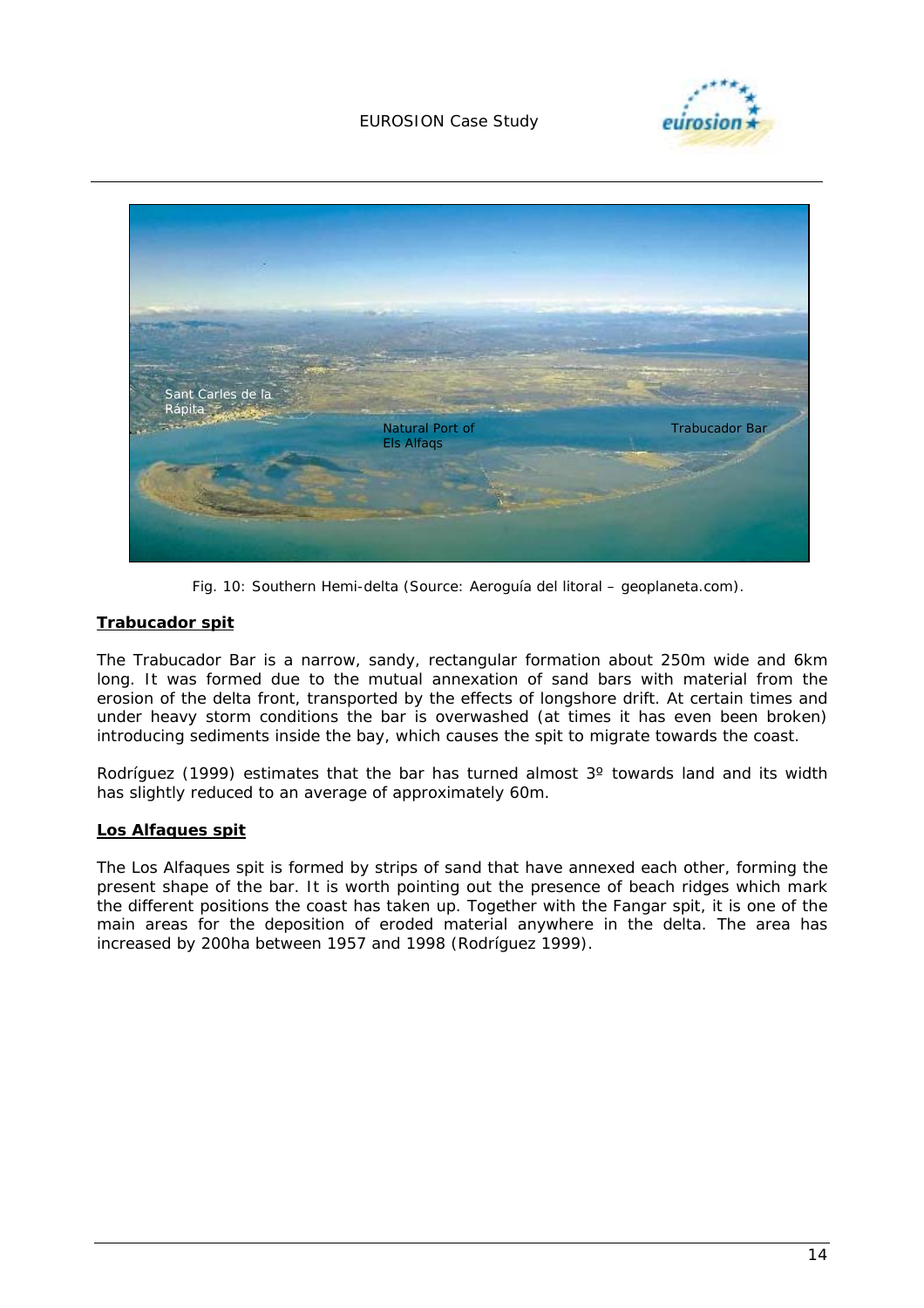



*Fig. 11: Development of the coastline of the southern hemi-delta (Rodríguez, 1999)* 

# **2.2. Impacts**

The Ebro delta is highly vulnerable to erosion because it is a very low-lying area (∼ 4m above sea level) and therefore it is very sensitive to the agents causing erosion. Also erosion causes the loss of value (economic, social, natural etc…), although this may be difficult to quantify (Sánchez-Arcilla, 1997).

 In the long term the amount of sediment in the delta can be considered to be stable. Redistribution of the sediment causes progradation of the coast at certain parts and regression at others (almost all of the external coast of the northern hemi-delta, Cape Tortosa and Trabucador Bar). These are generally the most important areas used for man and/or the biological system, so their erosion raises significant problems.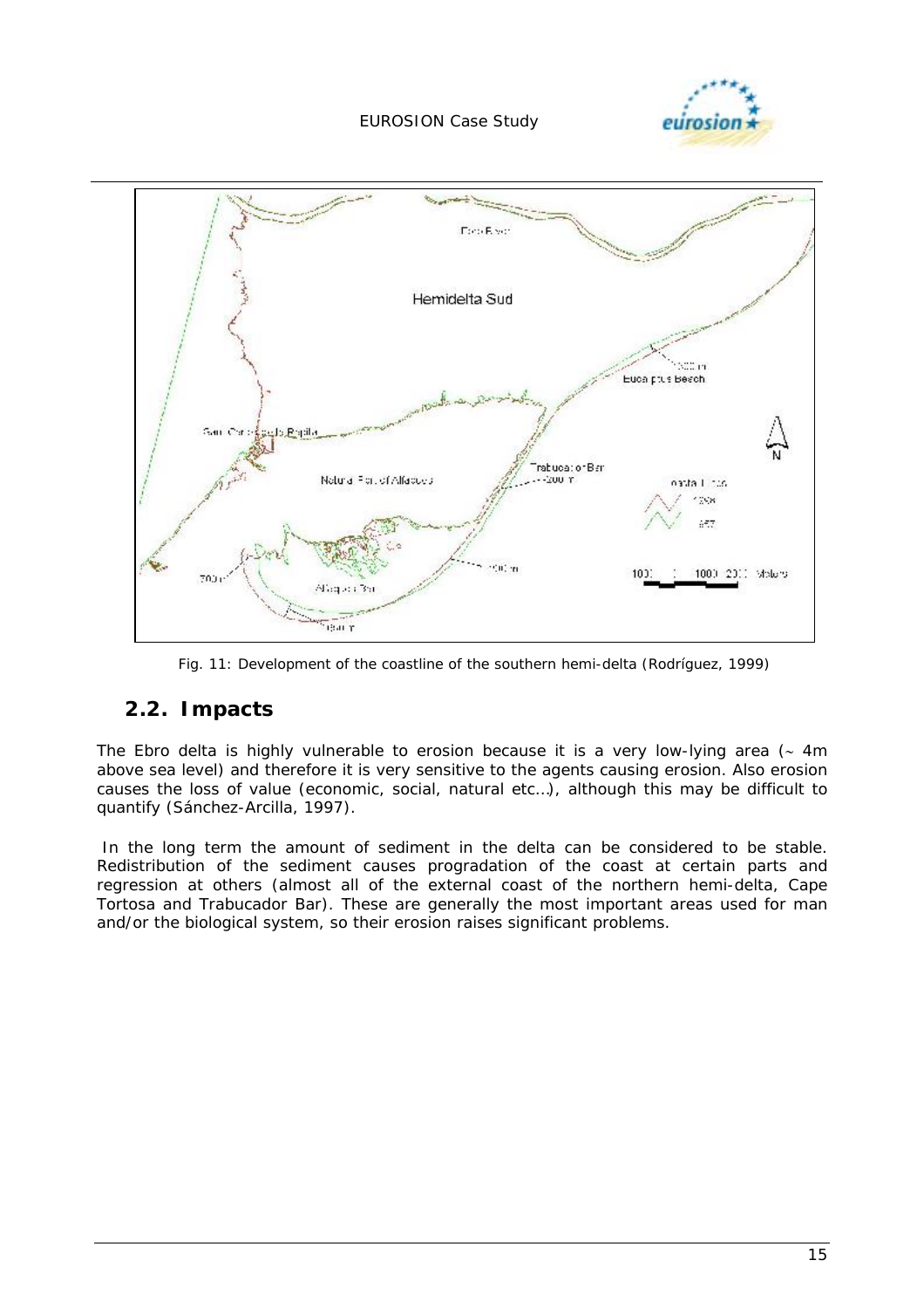

# **3. SOLUTIONS / MEASURES**

# **3.1. Policy options**

Do nothing, Hold the line, Managed realignment.

# **3.2. Strategy**

The delta system as a whole is part of environmental surroundings to which plants, animals and man contribute. Any engineering action has to be integrated in the dynamic balance. This action should tend to rebalance the shape of the coast without damaging the system. Measures to control erosion must be achieved using techniques which do not have a negative impact on the rest of the delta's physical and ecological system (Montoya and Galofré, 1997).

Action on the delta coast has been marked by the presence of the protective form of the Ebro Delta Natural Park, since it was set up by the Catalan government (Decree 357/1983, 4 August, ratified and expanded by Decree 332/1986, 23 October). So, coastal engineering options have been basically directed at preserving and recovering the environment, attempting to mitigate and/or minimise the impact of hard engineering measures.

# **3.3. Technical measures**

## **3.3.1 History, type and technical details**

As has already been mentioned, action carried out in the Ebro delta environment has always been directed at recovering the natural environment, with attempts made to minimise the impact involved in any coastal engineering action. However, some schemes have been drawn up proposing the rigid fixing and total defence of the delta to prevent the regression of the coastline (Iberinsa, 1992).

Other measures have been directed at protecting the Ebro delta against the rising sea level and overwashing without taking erosion processes into account. These measures were taken as a consequence of the breaking of Trabucador Bar in October 1990 because of a storm. The volume eroded was about 70,000 $m^3$  and represents practically 85% of the whole bar (Sánchez-Arcilla *et al*., 1997). In January 1991 this event led to the beginning of emergency works, building 1km of dune 1.5m high, 12m wide at the crown and 24m at the base, fixing it using cane stakes and dune vegetation (Amophila Arenaria, Othanthus Marítima and Elymus Factus). This action was completed in 1992 with the "Trabucador Bar Protection Scheme" (see Figure 12) which consisted of extending the above solution along the whole bar, positioning the dune in the interior, beside the bay, with the aim of preventing overwashing by water from the open sea when high waves were produced. The fixing system consisted on the one hand of constructing 10 x 10m stake "corrals" of *spartina versicolor*, and on the other hand of planting dune vegetation (Montoya *et al*., 1997).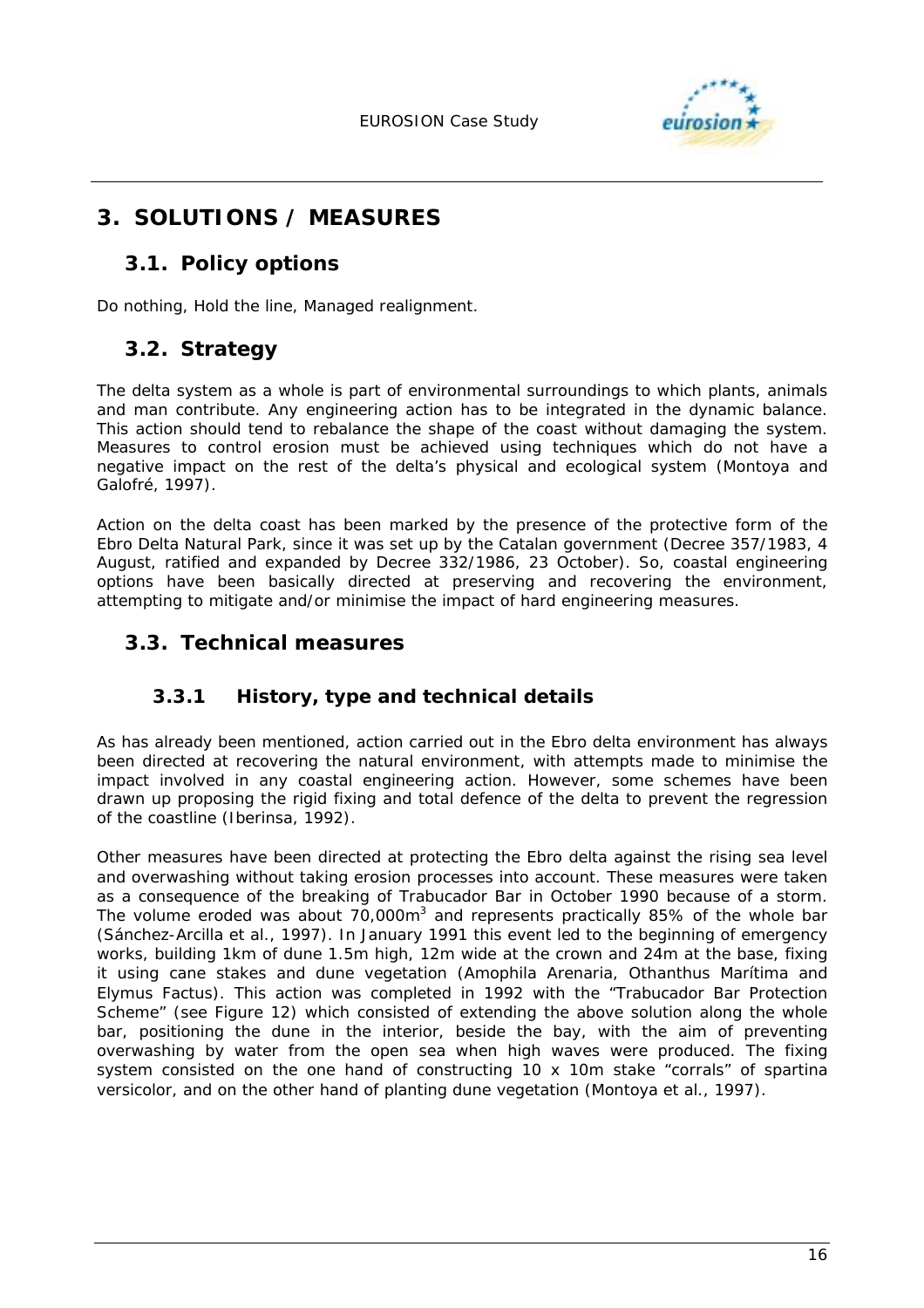



*Fig. 12: Typical profile of the dune scheme constructed on Trabucador bar (Montoya et al., 1997).* 

In the area of the Ebro delta, actions have also been carried out to protect the banks of the River Ebro (Protection of the River Ebro in the "Mares de Deu" area, 2000) and at its mouth (Protection of the left bank of the River Ebro at its mouth, 1998).

Other types of action are aimed at providing accesses and services to the beaches, thereby ensuring their use. In this respect the following works are worth mentioning: "Accesses and service areas on Trabucador beach" (1993); "Path and service area next to the River Mitjorn" (1994); "Stabilisation of dunes and facilities on Riumar beach" (1997); "Accesses and service areas on the beaches at San Jaume d'Enveja" (1997); Organisation and improvement of Arenal beach, L'Ampolla, (1997).

In addition, the General Directorate for Coasts at the Environment Ministry, has the following schemes at the official project stage:

- $\triangleright$  Scheme for environmental conditioning and land organisation on Los Eucaliptus beach (2001).
- $\triangleright$  Scheme for environmental action around the Fangar Peninsula, La Marquesa beach and Pal beach (2001).
- > Scheme for environmental action on the seafront at Sant Jaume d'Enveja, overall treatment of the area with the inclusion of protection for sites of environmental interest in Platjola lagoon and La Alfacada lagoon (2002).
- $\triangleright$  River path opposite the urban centre of Deltebre.
- > Improvement action at Les Olles lagoon and the embankment at Sant Pere.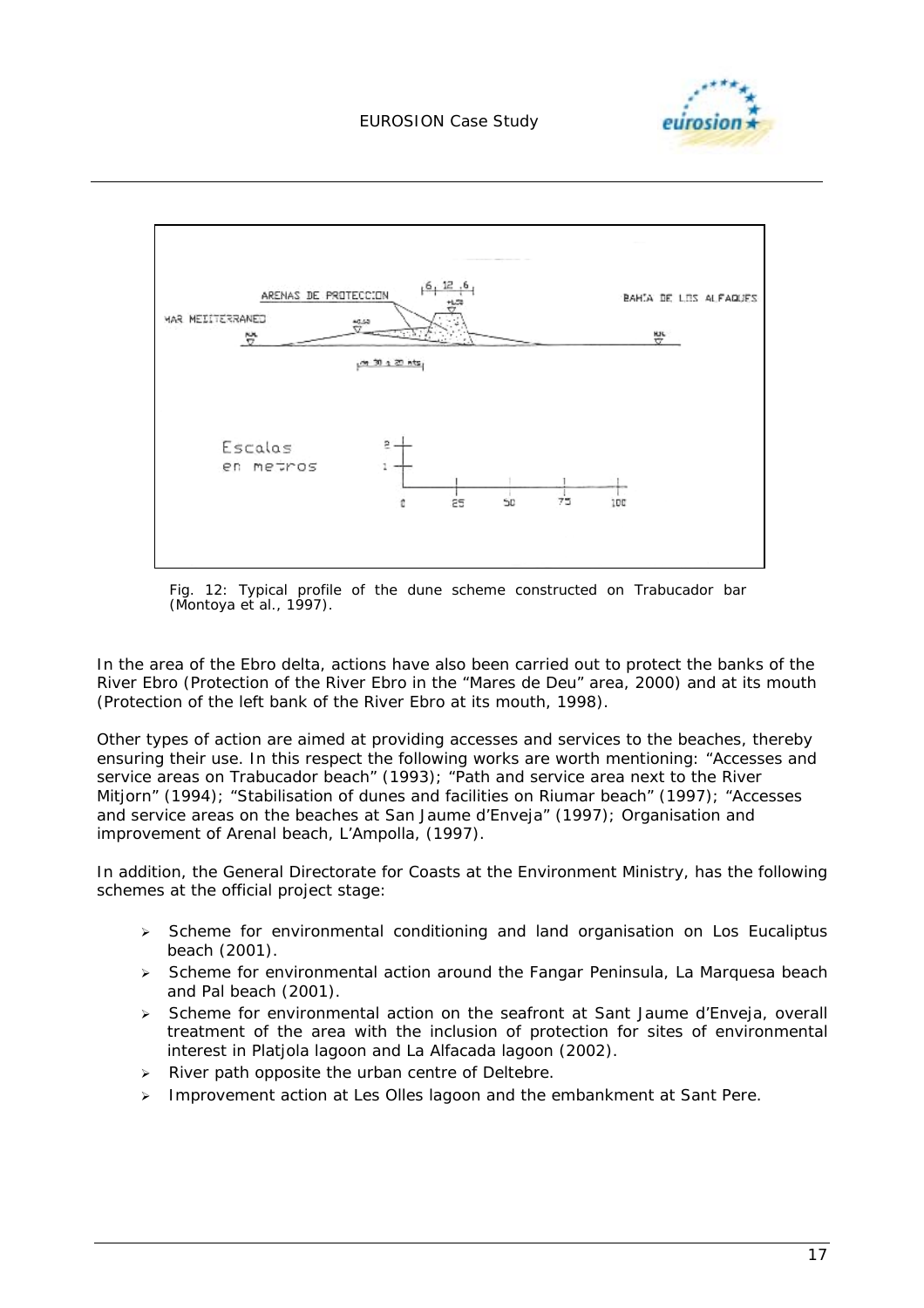

The various actions and objectives shown by the schemes mentioned above are summarised below:

- $\ge$  Construction of walkways on the dunes to prevent deterioration and preserve the natural defence they provide against erosion (example: Riumar, Pal, Marquesa and Fangar beaches).
- > Regeneration of dunes, fixed with the help of stakes and dune vegetation (example: Trabucador Bar).
- $\triangleright$  Removal of infrastructure located on the shore that prevents the normal development of the coastal dynamic (example: La Marquesa and Pal beaches).
- $\triangleright$  Organisation of uses in the coastal area which involve actions ranging from the building of car parks, preventing the dunes being used for this purpose (example: Marquesa and Fangar beaches), to the compulsory purchase of agricultural land (rice fields) located on the edge of the beach (Pal beach) and limiting wheeled vehicle traffic in the dunes (example: Fangar bar) and the creation of new alternative beach accesses and the conservation of nesting areas by staking them off.
- $\triangleright$  Putting up signs near areas of landscape, environmental and cultural interest. Respect for the cultural values of the area (examples: throughout the delta).
- $\geq$  Construction of landscape viewpoints that allow the contemplation, study and control of the protected environment (examples: Fangar, Riumar, mouth of the Mitjorn, La Marquesa beach, La Alfacada lagoon, Los Eucaliptus beach – the last three at the plan stage).
- > Experimenting with a new method of coastal defence called the Beach Drainage System which encourages the deposition of sand on the beach by installing drainage and a pumping system (example: Riumar beach).

### **3.3.2 Costs**

Figure 13 (next page) shows all the works carried out in the Ebro delta and the forthcoming actions planned, as well as the budget for carrying them out.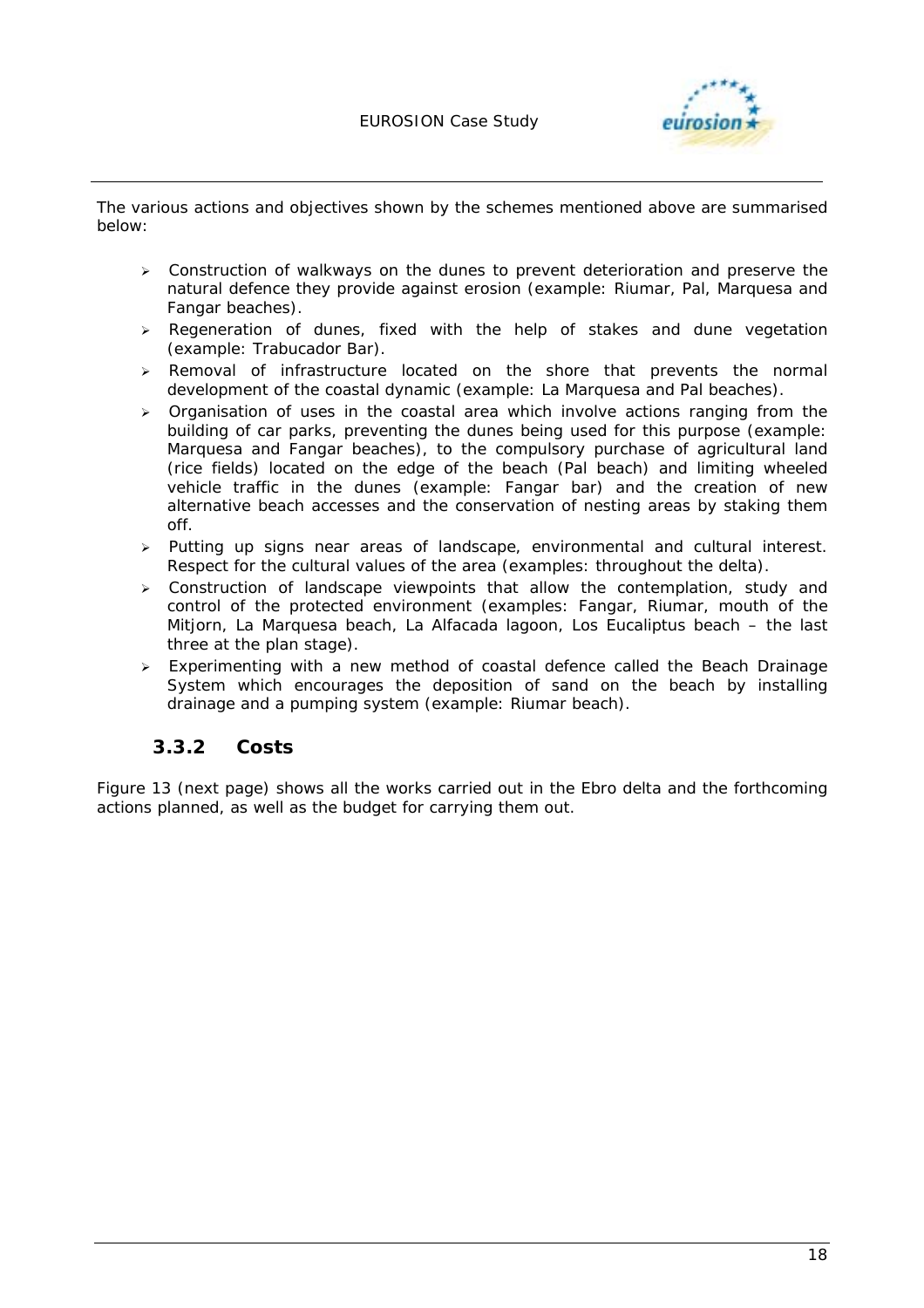



*Fig. 13: Map of the position of works carried out and planned works (Environment Ministry, 2002)*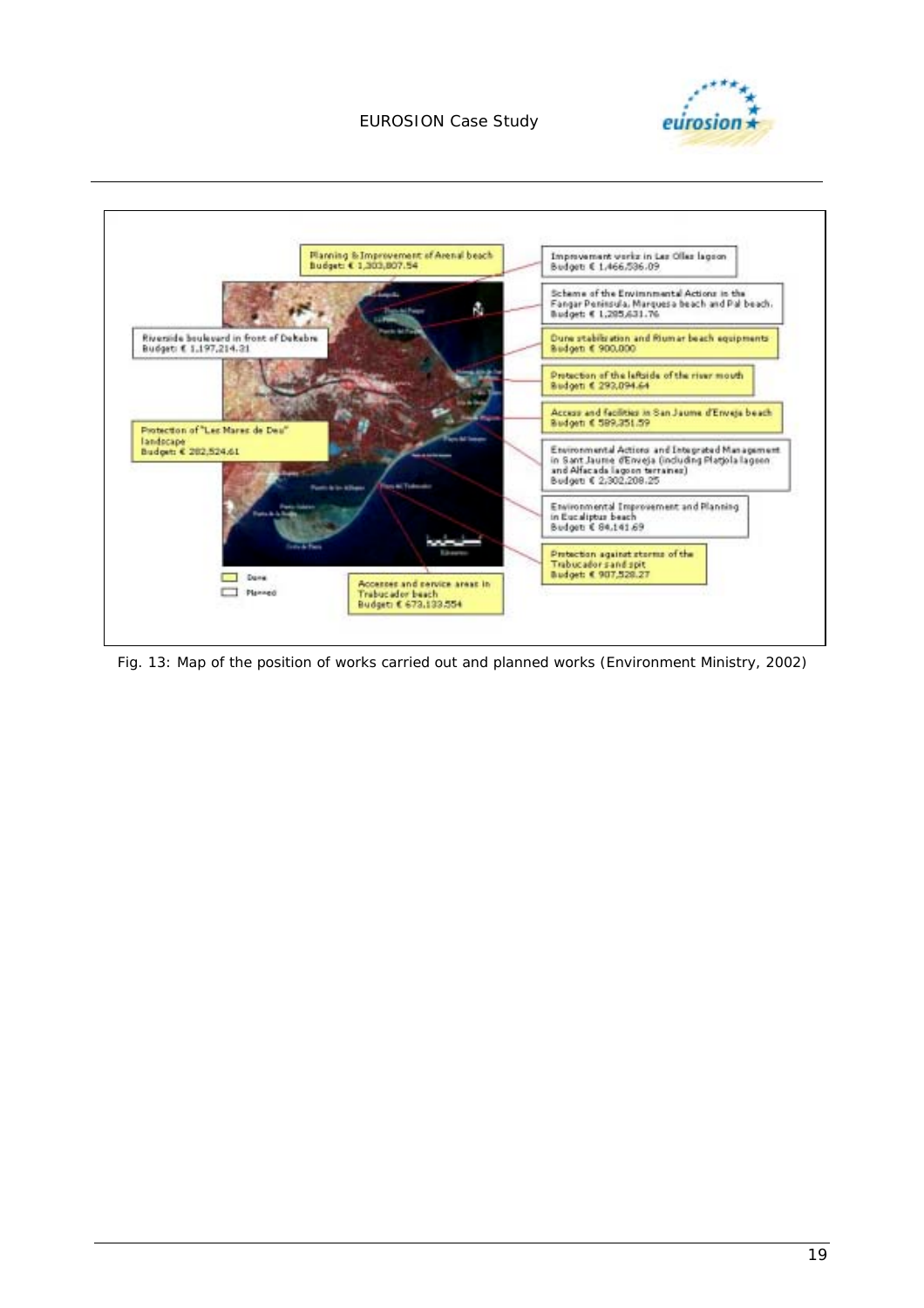

# **4. EFFECTS AND LESSONS LEARNT**

# **4.1. Effects related to erosion**

The evaluation of the effects of interventions on the delta system can only be attempted in the medium and long term because they have been aimed at protecting and maintaining the beach, the dune ecosystems and the recovery of natural environments, like the lagoons and banks of the River Ebro. However, the interventions carried out have enabled the elimination of man-made barriers impeding the natural development of the delta system; reducing and regulating activities and uses causing its degradation and stimulating natural processes supporting its recovering. The interventions planned in the area have been characterised by minimising building activity within it, being directed towards regulatory intervention policies that basically cover the organisation of the land, affecting land use and the exploitation of the existing natural resources. Direct effects on the delta ecosystems can be quantified from the censuses of species colonising it and also from the growth of the surface area of the delta affected by protective regulations. This is included as an area that can be colonised by natural species living there and using the delta seasonally for reproduction or as a transit area on migration.

# **4.2. Effects related to socio-economic aspects**

The actions carried out in most cases impose restrictions on land use and the exploitation of its natural resources. In principle, these actions could be judged as negative for the social and economic development of the area. However, it must be taken into account that the expected impacts refer to indicators supporting the concept of Sustainable Development, which is rational use compatible with the environment and the natural resources, preserving their exploitation and benefits for future generations. Although the design of the schemes aims at the reduction, in many cases, of agricultural, fishing and hunting activity; overall it has not had a worrying impact on these sectors. In addition, it has made and is making possible the development of other activities belonging to the service sector, with a much greater socio-economic development potential, producing not merely a compensatory effect, but also growth.

In this way, the design of actions has been aimed at harmonising their impacts with the development of capacity in the tourist sector, connected to the ecological, landscape, environmental, cultural and educational values of the environment, which have been incorporated as strategic objectives of the actions. The visitor statistics for the area, together with schemes to develop hotel, restaurant and eco-museum facilities, walking and cycle touring activities, special gastronomic and educational events, management of beach access, identification of swimming areas, viewpoints etc. among others, are the most important indicators in this respect.

• Gaps in information

In ecosystems as fragile as those of the delta, actions must be directed towards integrating natural and human aspects, using sustainable development criteria which enable the different uses the delta currently has (fishing, agriculture, salt extraction, bathing) to be made compatible with the natural environments and unique biodiversity ecosystems (plant and animal communities). To do this, it is necessary to have a land organisation tool that enables forecasting of the future impact of any action on the rest of the delta and the areas most sensitive to erosion, predicting possible threats.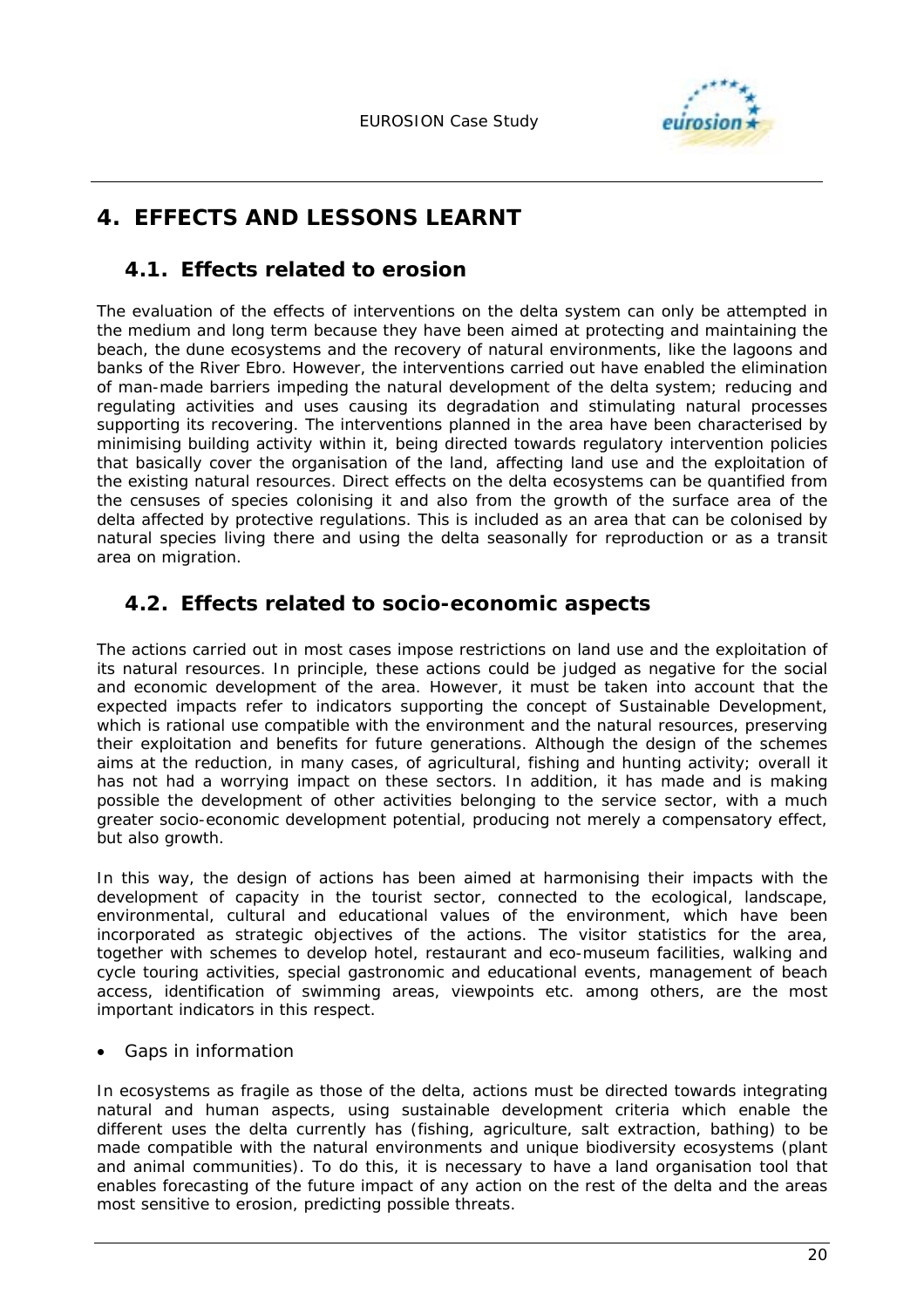

# **5. REFERENCES**

Decree 357/1983

Decree 332/1986

**Dolz, J.; Gómez, M.; Nieto, J. (1997).** *El Ebro en el Delta.* Revista de Obras Públicas, Num. 3,368; pp. 7-14.

**Galloway, W.E.** (1975). Process framework for describing the morphologic and stratigraphic evolution of deltaic depositional systems. . *In*: Deltas, Models for Exploration, M.L. Broussard (ed.). Houston Geological Society, p. 87-98.

**Iberinsa, (1992)**. Estudio geofísico de la costa de Vizcaya. Servivio de Proyectos y Obras. Dirección General de Costas. Ministerio de Obras Públicas y Transportes. Madrid.

**I.T.G.E. (1996).** *Estudio geológico del Delta del Ebro. Proyecto para la evaluación de la tasa de subsidencia actual*. Informe Técnico de Instituto Tecnológico y Geominero de España; 83 pp.

#### **Guillén, J.; Jiménez, J.A. (1995)**

*Processes behind the longshore variation of the sediment grain size in the Ebro delta coast*. Reprint from Journal of Coastal Research, vol. 11, nº 1, pp. 205-218)

**Jiménez, J.A. (1996).** *Evolución costera en el Delta del Ebro. Un proceso a diferentes escalas de tiempo y espacio*. Tesis doctoral. Departamento de Ingeniería Hidráulica, Marítima y Ambiental. Universidad Politécnica de Cataluña; 274 pp.

**Maldonado, A. (1972).** *El delta del Ebro: estudio sedimentológico y estratigráfico*. Boletín de Estratigrafía, 1, vol. extra. Universidad de Barcelona.

**Maldonado, A. (1986).** *Dinámica sedimentaria y evolución litoral reciente del Delta del Ebro.* Sistema Integrado del Delta Del Ebro: Estudio Interdisciplinar; pp. 33-60.

**Ministerio De Medio Ambiente. Dirección General De Costas (2001).** *Proyecto de actuación medioambiental en el entorno de la península del Fangar, Playa de la Marquesa y Playa de Pal en el Delta del Ebro.* Realizado por el Centro de Estudios de Teledetección Y SIG, S.L.

**Montoya, F.; Galofré, J. (1997).** *El Ebro en el Delta*. Revista de Obras Públicas, Num. 3.368; pp. 33 - 46.

Protection of the River Ebro… (2000) (see p.17) Protection of the left bank… (1998) (see p.17)

**Rodríguez, I. (1996).** *Estudio de la dinámica litoral del Delta del Ebro y prognosis de su evolución. Análisis de los cambios geomorfológicos de la desembocadura del Delta del Ebro mediante el uso de un SIG.* Tesina de licenciatura.

**Rodríguez, I. (1999).** *Evolución geomorfológica del Delta del Ebro y prognosis de su Evolución*. Tesis Doctoral. Departamento de Geografía, Universidad de Alcalá de Henares.